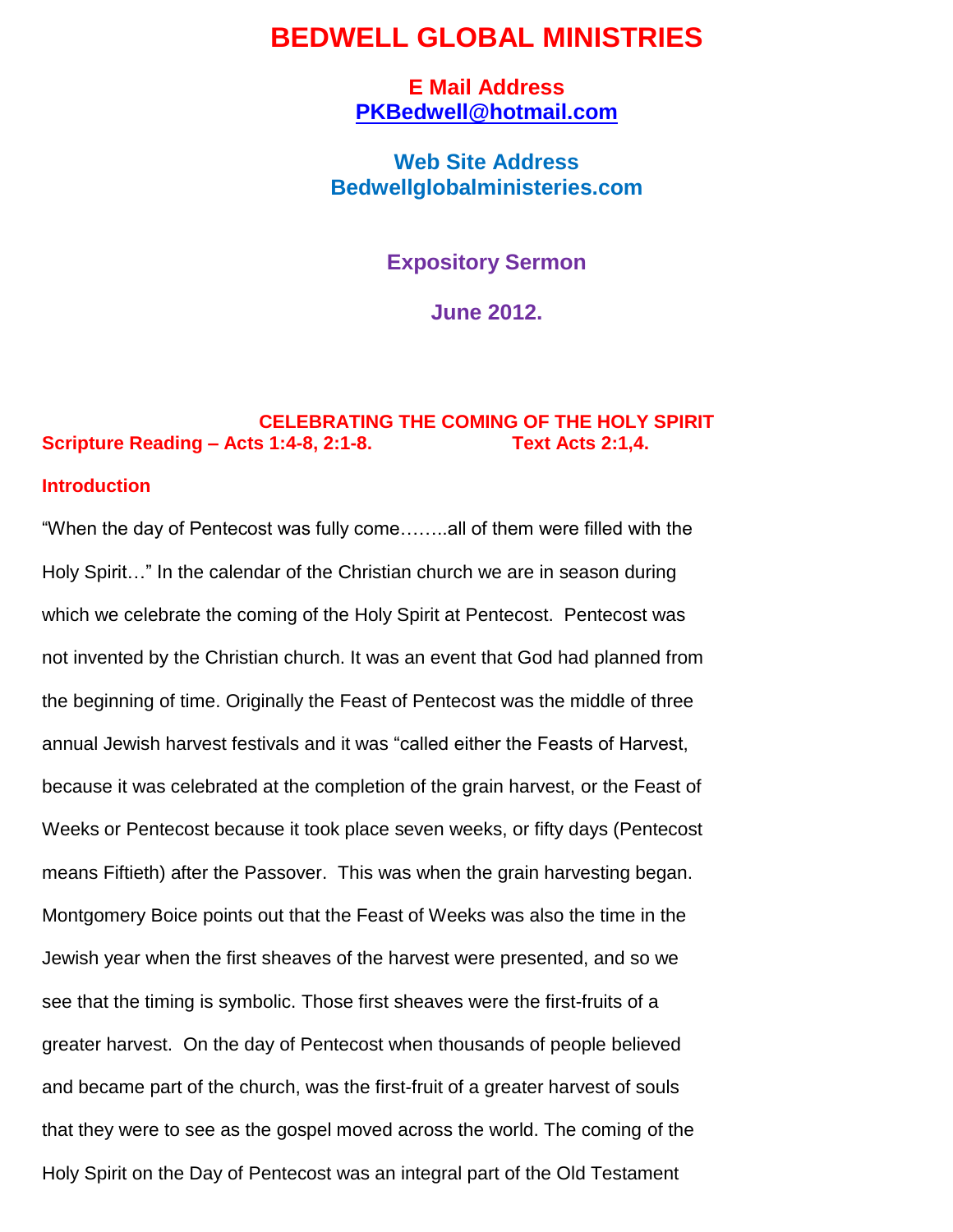prophesies. It is clear that God planned for the Holy Spirit to come in the fullness of time. Luke tells that "when the day of Pentecost was **fully come**, the Spirit came and the disciples were all baptized and filled with the Holy Spirit. This was God"s plan for His people that is why the prophets wrote about it. Ezekiel recording the words of God"s promise wrote, "I will put my Spirit in you and move you to follow my decrees and be careful to keep my laws." Ezekiel 36:27. Jeremiah confirms this prophesy recorded in Ezekiel, "This is the Covenant I will make with the House of Israel after that time" declares the Lord. "I will put my law in their minds and will write them in their hearts." Jeremiah31:33. One has written, "The Old Covenant gave the law which said, "This do and ye shall live." But legalistically conforming to the law which was written on tablets of stone under the Old Covenant was a way of salvation that failed. "The promise was that the day would come when the laws of God would be written in the hearts and minds of men, so that they would live righteously, not only because they ought to, but because they wanted to." The Prophet clearly stated God"s promise when he wrote, **"I will put my Spirit in you and move you to follow my laws," or "I will cause you to follow my laws."** The Old Testament directive was to legalistically obey the law of God written down, but the New Testament message is that the Holy Spirit writes those laws in our hearts. Paul wrote that Jesus "condemned sin in sinful man, in order that the righteous requirements of the law might be **fully met in us."** Romans 8:3-4. Before Pentecost took place obeying the law was based on human effort. but after Pentecost the Holy Spirit gave inward power and motivation to obey the law. He promised to write those laws as a living fire in our hearts and **He "moves us" to follow those laws**. What is so striking about what happened at Pentecost was the dynamic and dramatic change that took place in the lives of the disciples. This is what the Holy Spirit came to do. When the day of the Holy Spirit was ushered in,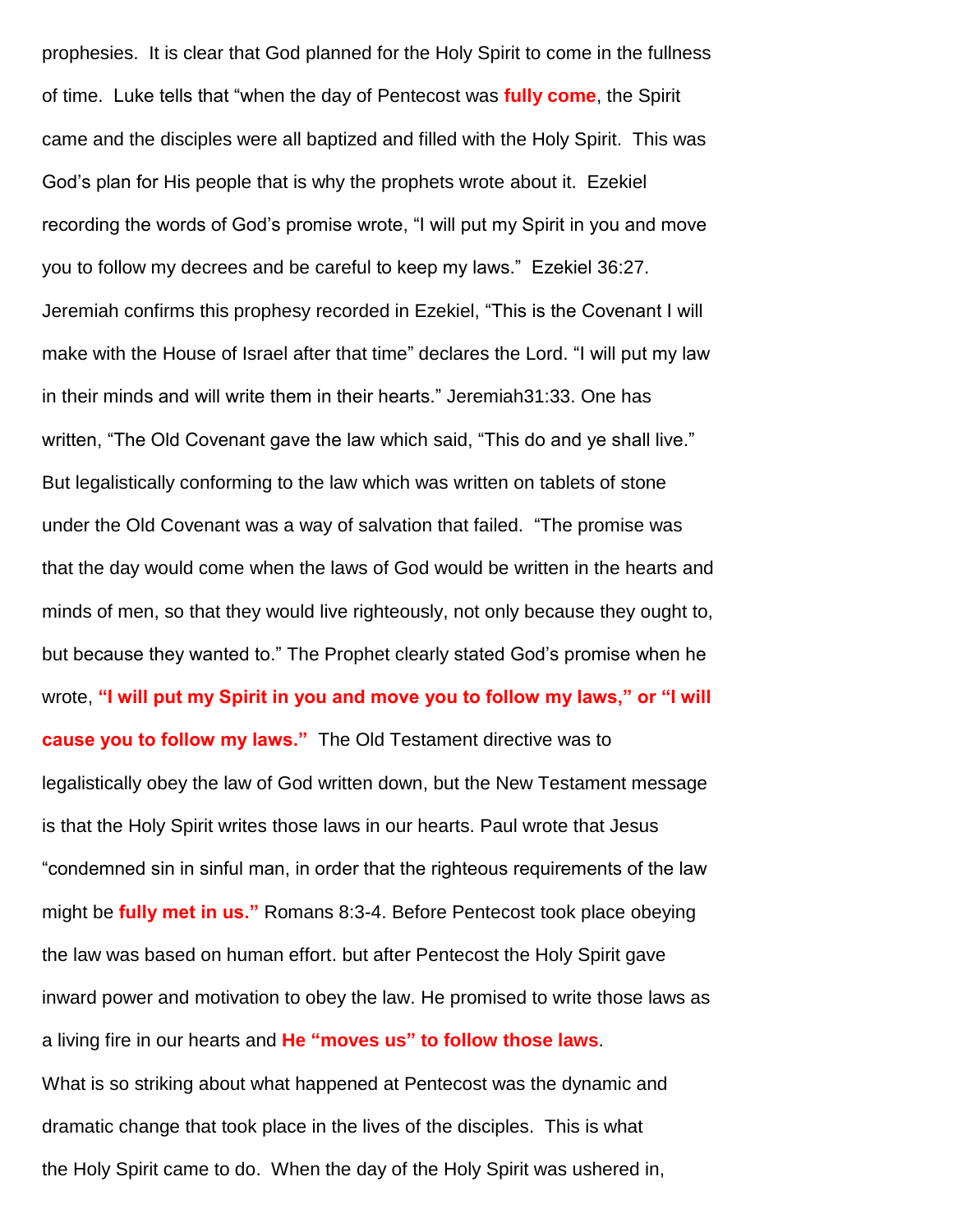Pentecost marked a new era in the purposes of God for the salvation of the world. Broadly speaking we might say that in the Old Testament the work of God the Father is most prominent. In the four Gospels the work of God the Son is most dominant, and in the Acts of the Apostles the work of God the Holy Spirit is most significant. The Day of Pentecost tells us that God has provided His Holy Spirit for ordinary people like you and me, to equip us to live holy and victorious lives and to be effective witnesses in our world. The message is unmistakably clear and we ought to make sure that we understand it. What God is saying, is that we face a world in which the spiritual forces of evil and the demonic powers darkness are formidable, malignant and overpowering, and we are completely weak and unable to overcome them with the "arm of flesh." God knows that without the power of His Indwelling Presence we are doomed to failure and defeat. We cannot do God"s work without God"s power. Samuel Chadwick wrote that "The Church is the Body of Christ, and the Spirit is the Spirit of Christ. He fills the Body, directs its movements, controls its members, inspires its wisdom, supplies its strength. He guides into the truth, sanctifies its agents, empowers for witnessing. The work of the Church is to 'minister the Spirit," to speak His message, and transmit His power. He calls and distributes, controls and guides, inspires and strengthens." It must is clear that if this Gospel is to reach the four corners of the world, we will not do it merely with human energy, innovation, brilliance, surplus funds and technological expertise. If we only rely on these things, we will fail in our mission. Jesus said, "Without me you can do nothing." Lloyd Ogilvie wrote, "It is a terrible thing to have passion with no power to live it." God has provided the Baptism of the Holy Spirit for each of his born again children. The experience of the Holy Spirit in His fullness is for all. Peter made this clear in his sermon on the day of Pentecost, "The promise is for you and your children and for all who are afar off – for all whom the Lord our God will call." Acts 2:39. As we reflect and celebrate Pentecost, let me remind you of certain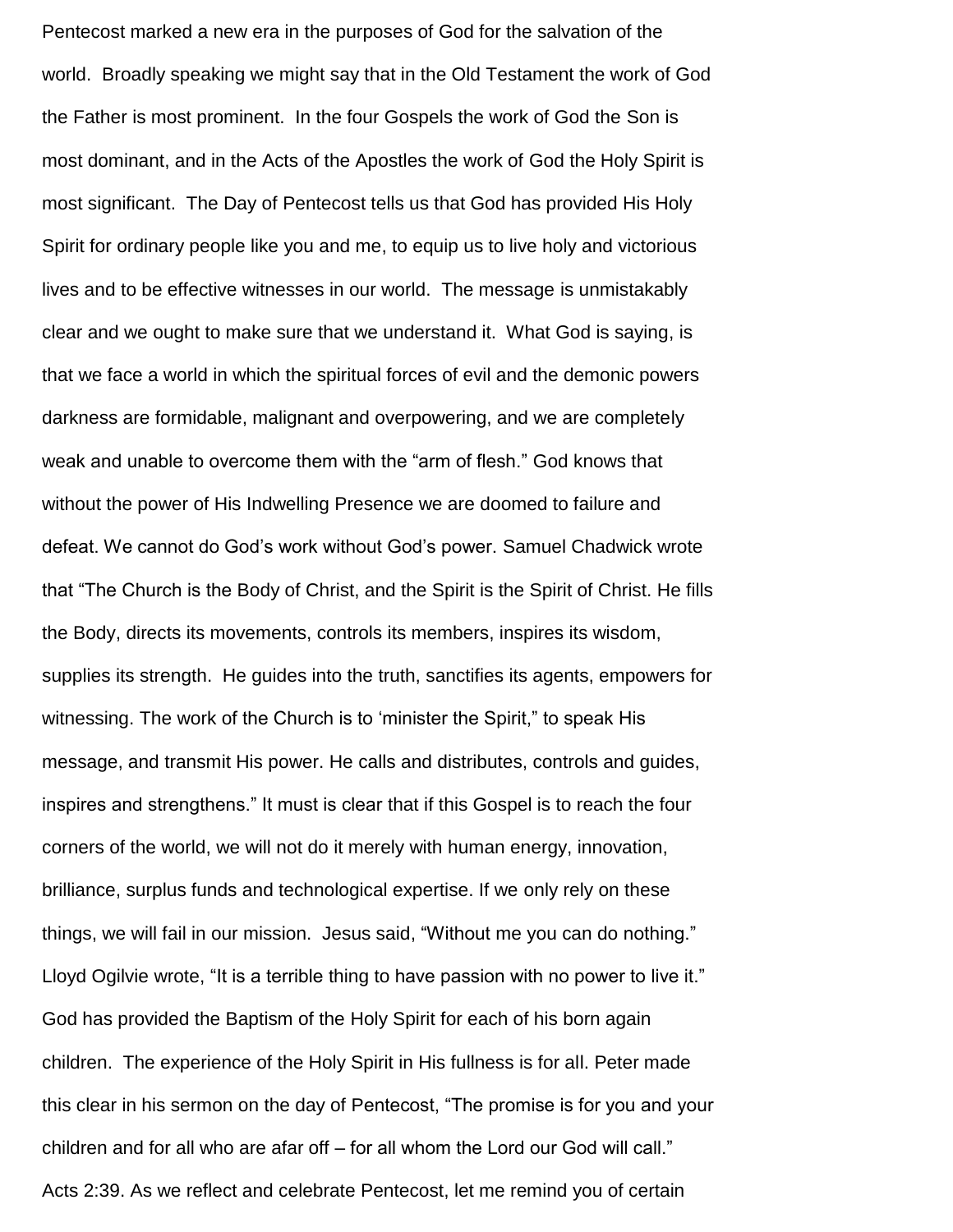fundamental truths that are inherent in the coming of the Holy Spirit.

## **1.THE SPECIAL PLACE OF PENTECOST IN GOD'S PLAN OF SALVATION. Acts 1:4-5. 2:2-4.**

**I suggest to you that Pentecost had a special place in God's plan of salvation for mankind because it is,**

**a. Founded on the Divine promise. Acts 1:4-5.** The coming of the Holy Spirit was the fulfillment of the promise of God. Jesus made this very clear in Acts 1:4. "Do not leave Jerusalem, but wait for the **gift my Father promised,** which you have heard me speak about." The coming of the Holy Spirit on the day of Pentecost was not an afterthought of God. It was at the heart of His redemptive plan and mission in the world. We have already observed the Old Testament prophecies concerning the advent of the Holy Spirit. The prophet Joel declared, "And it shall come to pass afterward that I will pour out my Spirit upon all flesh." The forerunner of Jesus, John the Baptist, caught up in the flow of prophecy told his listeners, "One will come after me who is more powerful than I, whose sandals I am not fit to carry. He will baptize you with the Holy Spirit and with fire." Matthew 3:11. Jesus emphasized and underlined this promise when he said to His disciples, "I will not leave you alone as orphans, but I will send the comforter to you." (see John 14:18). On the day of Pentecost it was Peter filled with the Holy Spirit who recalled the Promise of the Father through the lips of the prophet when he declared "This is that which as spoken by the Prophet Joel. " I suggest that there is no doubt that Pentecost has a special place in God"s plan of salvation because it was founded on a Divine promise. But this is also true because it was.

**b. Focused On The Divine Presence. Acts 2:4.** The focus of Pentecost is not the unique and unusual phenomena that took place. The blowing wind! The tongues of fire! The many languages! The focus of Pentecost was on the person of Holy Spirit. Dr Campbell Morgan wrote "THEY WERE ALL FILLED WITH THE HOLY SPIRIT" is central and essential; this is the supreme word in the record." It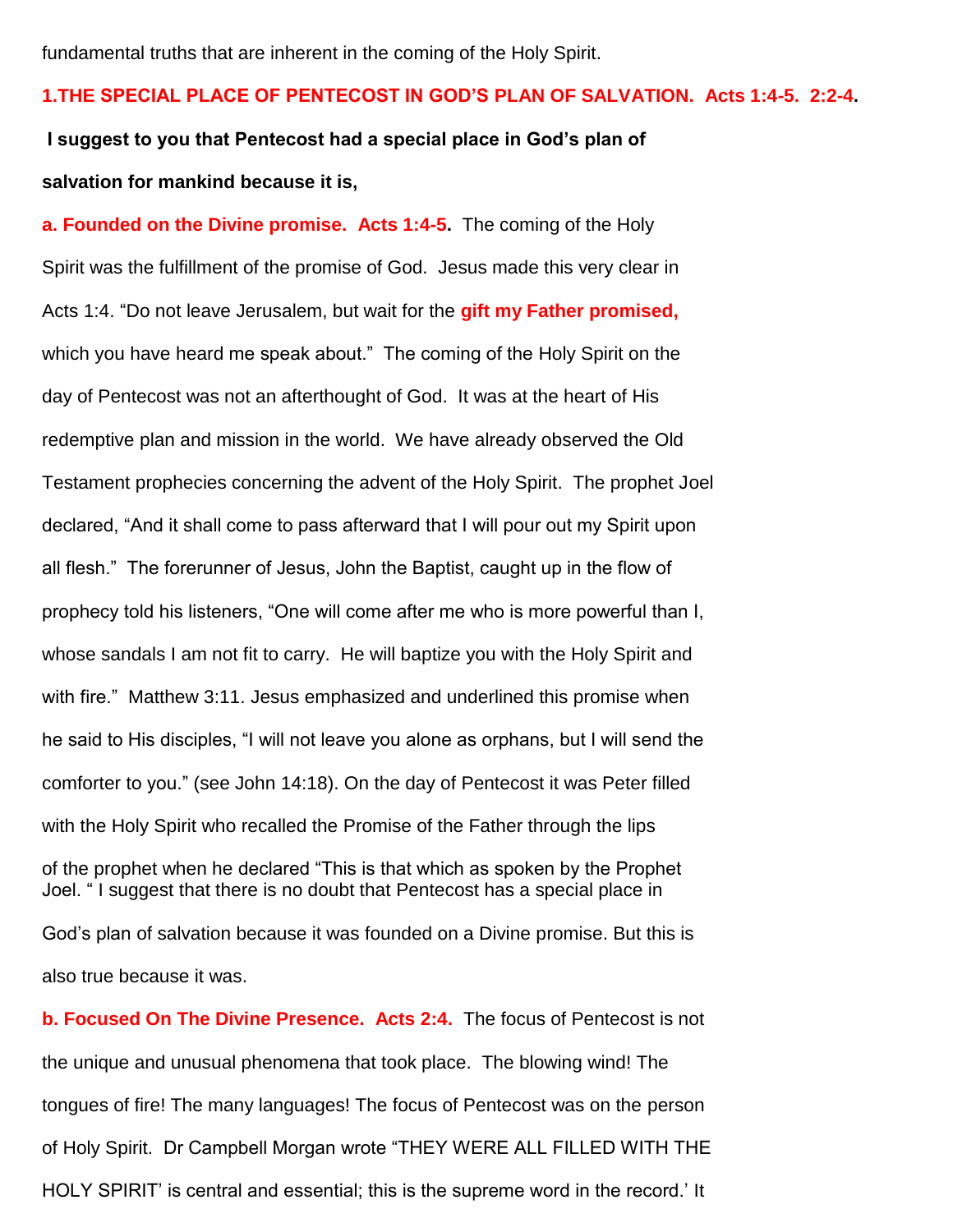is men in the church who have made more of the signs that took place at Pentecost than the Person of God the Holy Spirit. It is the flesh that revels in the sensational and looks for the sign. Today good people are shunning the wonderful personal experience of God the Holy Spirit because of the weird unscriptural signs and strange revelations that are taking place today in many areas of the evangelical church. Anything that is addition to the word of God and detracts from our focus on the Holy Spirit is spurious and must be unconditionally and unilaterally rejected. The Holy Spirit is not a sign; He is not just an attribute, or an inanimate object, a benign Influence or a fleeting emotion. The Holy Spirit is a person not to be used for our advancement or exaltation. He is God Himself. At Pentecost, God the Holy Spirit invaded a waiting expectant praying church and filled His people with the power of His Holy Presence. In that moment the Holy Spirit was no longer a promise from the lips of God's men and God's Son – He was no longer a prophecy inscribed into the scrolls of Jewish writings - He was no longer a future hope burning in the hearts of God"s people, but a living reality dynamically transforming their lives The scriptures tell us that "suddenly a sound like the blowing of violent wind came from heaven and filled the whole house where they were sitting and all of them were filled with the Holy Spirit." Acts 2:2. Everything that that took place at Pentecost revolved around the Person and Presence of the Holy Spirit. This is why Pentecost has a special place in God"s plan of Salvation. To ignore this truth is to ignore the central meaning and purpose of Pentecost. Second we celebrate Pentecost because of

## **2. THE SPECIAL PURPOSE OF THE HOLY SPIRIT THAT BEGAN AT PENTECOST. Acts 2:1-8.**

Just as Jesus came as a historical reality on a particular day, and was born in a particular place and came for particular redemptive purpose, so the Holy Spirit came as a historical reality on a particular day, to a particular place for a particular purpose. He came on a mission from the throne of God. Acts 2:2. The word tells us that "He came from heaven." This purpose began on the day of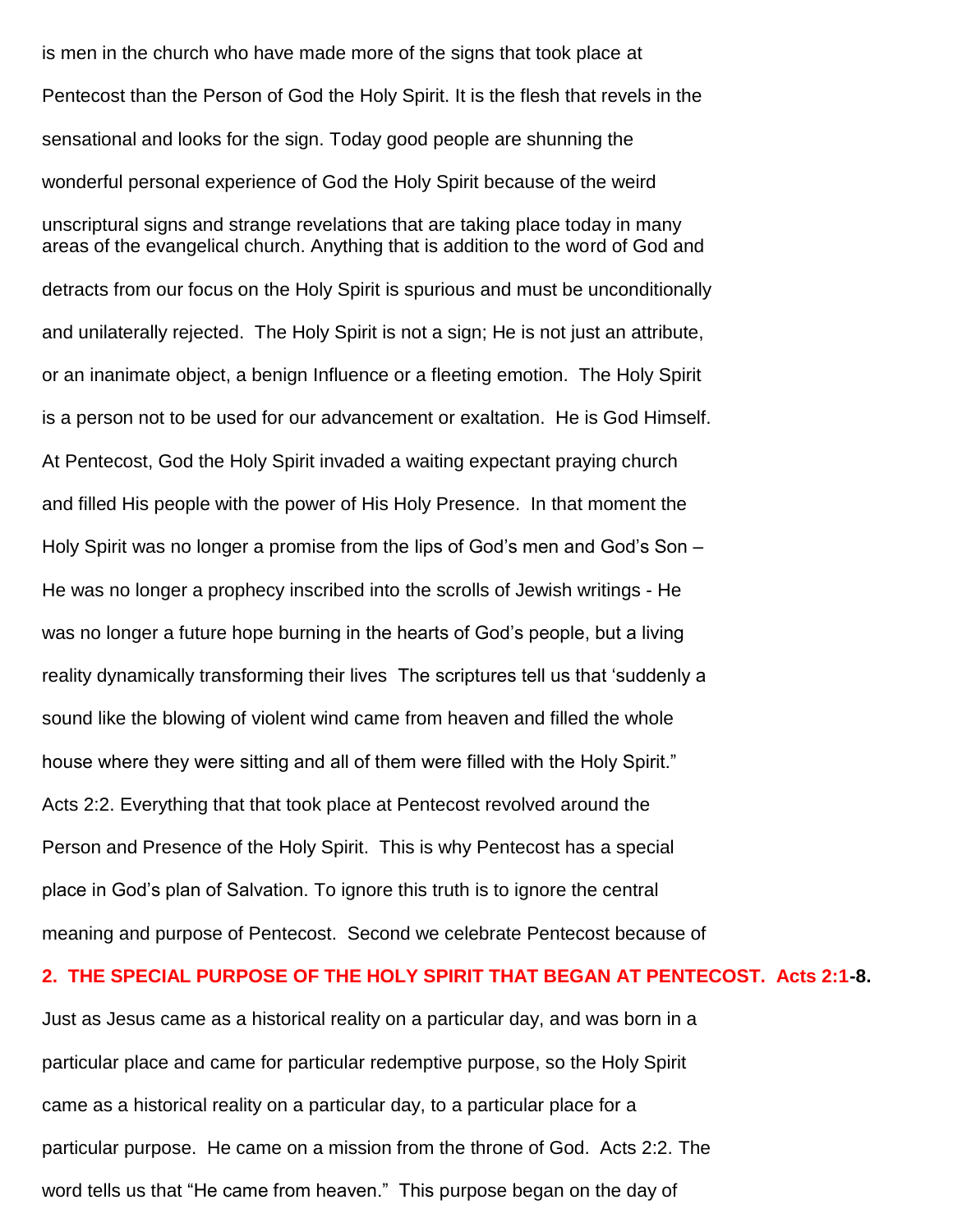Pentecost and has continued down through the centuries. He is fulfilling this purpose right now all over the world. And the good news is that the Holy Spirit is here to stay order to fulfill His special mission in our world.

Having established this fact we ask the question "What is His mission? What is the purpose of His coming? Jesus spelled it out to His disciples in His last address to them before He went to the cross. This discourse is found in John chapters 14-16. Jesus tells them that when the Holy Spirit came into the world, He would be active in many areas in His relationship to the Christian and in the world. First

**i. He would convict men and women of sin, righteousness and judgment to come. John 16:8. Second,**

**ii. He came to be a counselor with us forever. John 14:16. Third**

**iii. He will guide us into all truth. John 16:12. Fourth**

**iv. He came to witness to and uplift and glorify the Lord Jesus Christ. John 16:14. Fifth**

**v. He is our teacher. John 14:26.**

It was on the day of Pentecost He embarked on this mission and so fulfill the ministry He was commissioned to do. The disciples were all filled with the Holy Spirit. Would you note the kind of atmosphere into He which came. The scriptures make clear that they were all joined together constantly in prayer. The Holy Spirit will only come to fill, bless and anoint where there is prayerful unity. It is not without reason that the scriptures tell us that the unity was complete. One in spirit! - One in love! - One in purpose! – One in desire! - One in mission! They were all joined together in obedience to the command of Jesus.(see Acts 2:14-17) Now in what way did the Holy Spirit fulfill His purposes in the lives of these disciples? In what was He active? Let me highlight two symbols that clarify His working in the hearts of those early believers. It is abundantly clear that the activity and operation of the Holy Spirit bore the fruit of,

**a. Purity of Heart. Acts 2:3. "They saw what seemed to be tongues of fire**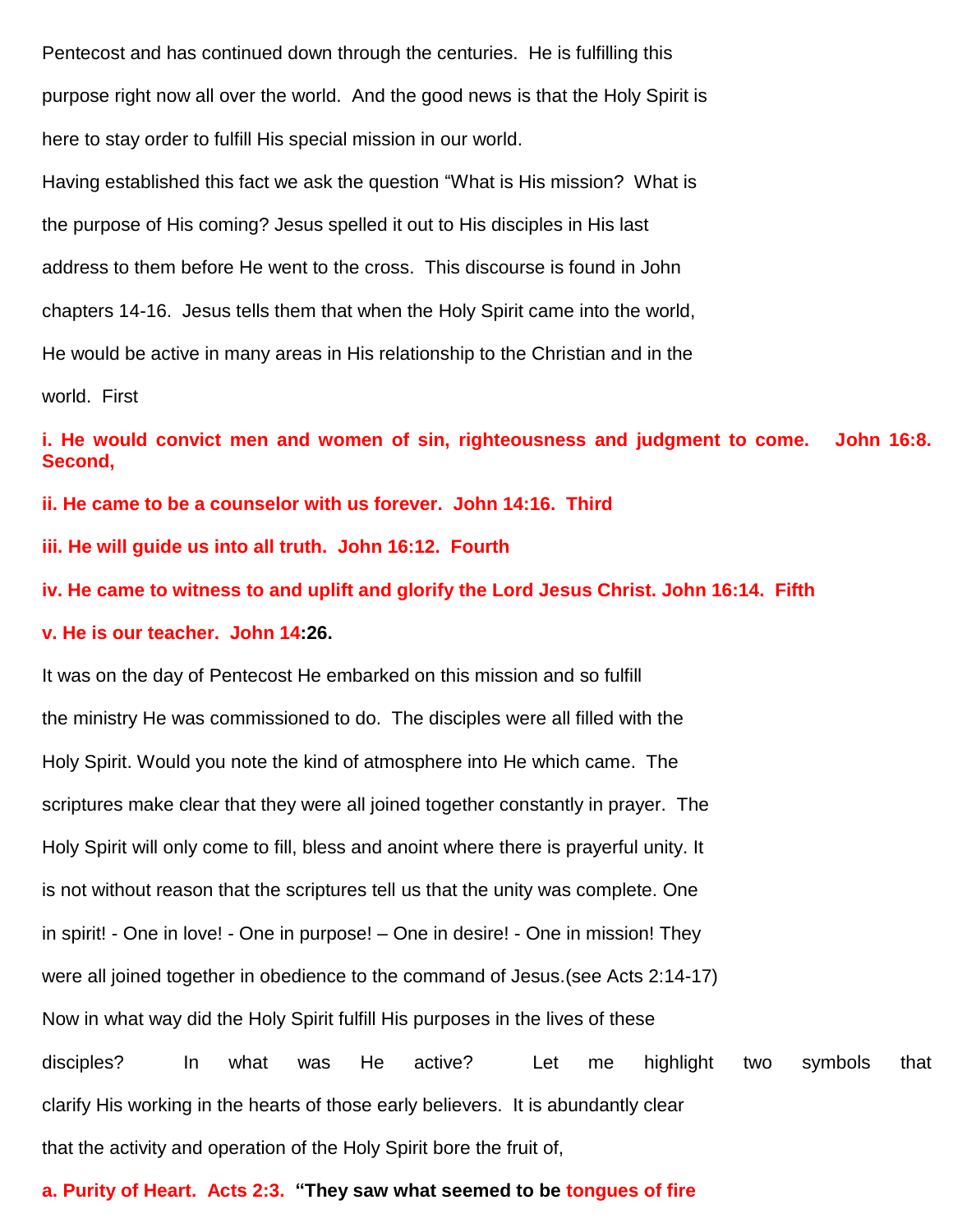**that separated and came to rest on each of them."** This was a fulfillment of the words of John the Baptist who said that Jesus would, "Baptize you with the Holy Spirit and with fire." Matthew 3: 11. The use of fire in the scripture describes the character and presence of a Holy God.. The prophet Isaiah called Him the "Spirit of Burning." The work of fire in the scriptures is to purge. The writer to the Hebrews declared that "our God is a consuming fire." Fire purges and purifies. The Spirit of God, because of who is, will neither compromise, tolerate nor co-exist with sin. The purpose of the work of the Holy Spirit when He fills us with His Presence, is to purify our hearts from all sin. The inclusion of the Holy Spirit in His fullness in our hearts means the exclusion of sin. How do you get rid of the air in a glass, simply by filling it with a liquid? A. W. Tozer said that the "Holy Spirit is first a moral flame." And so when He fills us anything contrary to His Nature must go. The Apostle Peter in Acts 15:8-9, reflecting on what took place at Pentecost declared that God put no difference between the Jews and the Gentiles, "giving the Holy Spirit to them even as He did to us. He put no difference between us and them for He purified their hearts by faith." Acts 15:8-9. The disciples themselves needed this cleansing - cleansing from envy - position seeking – carnal fear – carnal temper and the carnal tongue, before they could embark on upon God"s mission to bring the message of salvation to the world. Carnality must be purged before we can be effective channels of God"s blessing in our world. The prophet Malachi reminds us in poetic language using striking metaphors to make this truth clear. He portrays the Messiah as one who "shall suddenly come to His temple. He is like a refiner"s fire. He will sit as a refiner and purifier of silver and will purify the priests – the Sons of Levi and refine them like gold and silver. That they may offer to the Lord offerings of righteousness. Malachi 3: 2-3. The thrust of the Prophet's message is that the refining, purifying fire of God"s Spirit is the basis of righteous offerings and service towards God.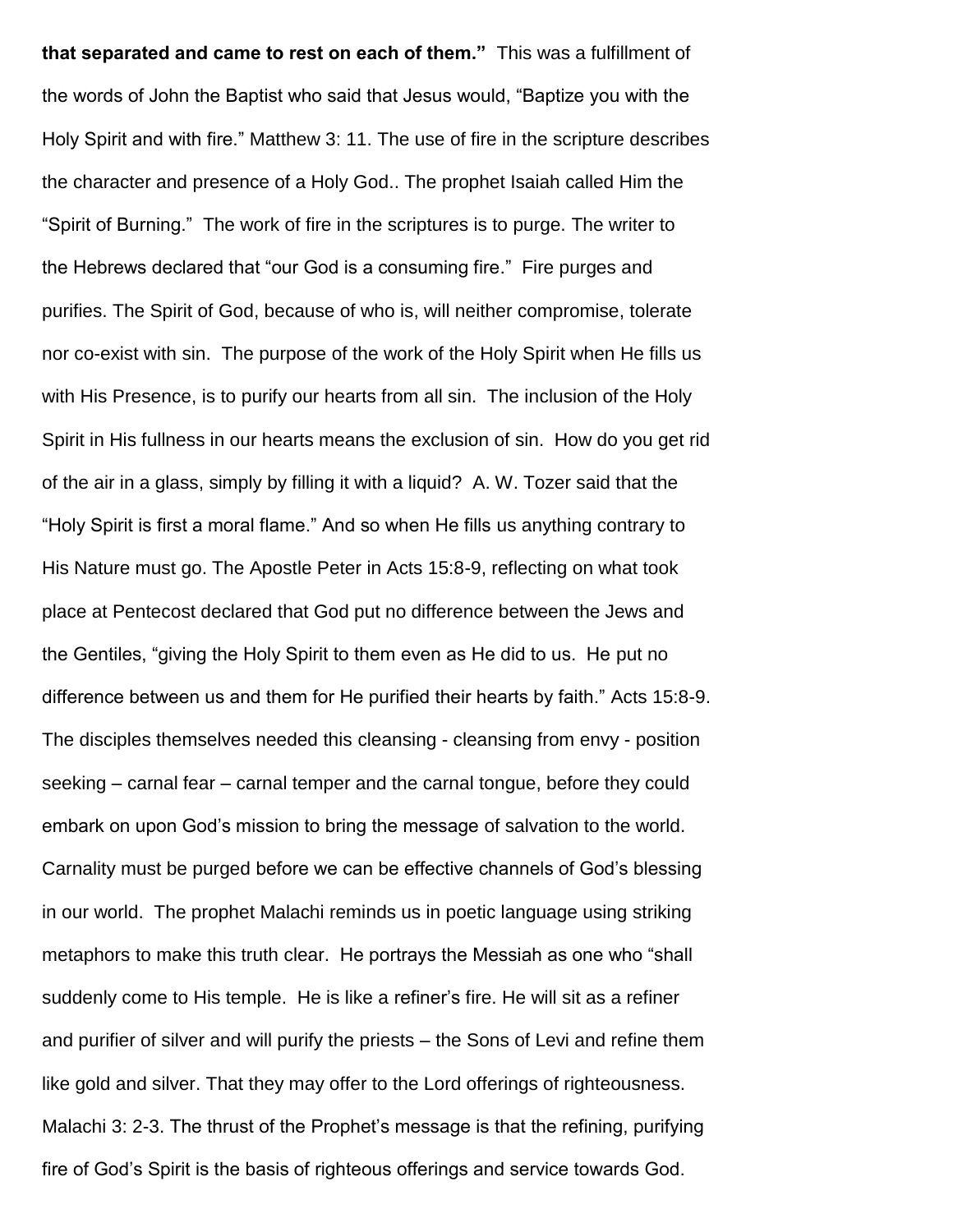General Booth founder of the Salvation Army wrote a beautiful hymn. "Thou Christ of burning cleaning flame – send the fire. The blood bought gift today we claim send the fire. Look down and see this waiting host, give us the promised Holy Ghost. We want another Pentecost, send the fire. God Elijah, hear our cry, send the fire. Oh make us fit to live or die. Send the fire. To burn up every trace of sin, and bring the light and glory in. The revolution now begin, send the fire." At Pentecost the tongues of fire rested upon each of the disciples and their hearts were purified by faith. But the purpose of Pentecost was also to impart,

**b. Power for Holy Living and Witness. Acts 1:8. 2:2. This power was** 

**symbolized in what Luke describes as the blowing of a violent wind.** Jesus said it in a command and promise. "But you will receive power when the Holy Spirit comes on you…." Acts 1:8. This is a spiritual power. It is not a power for self-advancement or self-glorification. It is vital that we understand that this power came with the Baptism and infilling of the Holy Spirit. It is unscriptural to seek for spiritual power. Power is an attribute of the Holy Spirit. We are never directed to seek God"s attributes. We are always directed to seek for God the Holy Spirit. **Samuel Chadwick maintained that "God does not rent out His attributes."** This power is received when the Holy Spirit comes on us. We must seek Him first and then when He comes to fill us, He will anoint us with power and authority. The scriptures make clear that when God fills us with His Spirit, He does not give us the "spirit of fear, but of power and of love and of a sound mind." 2 Timothy 1:7. With the Spirit comes spiritual power. Jesus knew the church faced overwhelming odds in her mission. Her task is to proclaim a supernatural message, for this a gospel that is the **power of "God unto salvation** for everyone who believes." Romans 1: 16. That little group of disciples seemed so insignificant and so weak as they faced the enormous task of evangelizing the world. What could so few do with a mission so great? They were faced with the formidable supernatural forces of darkness. The answer lies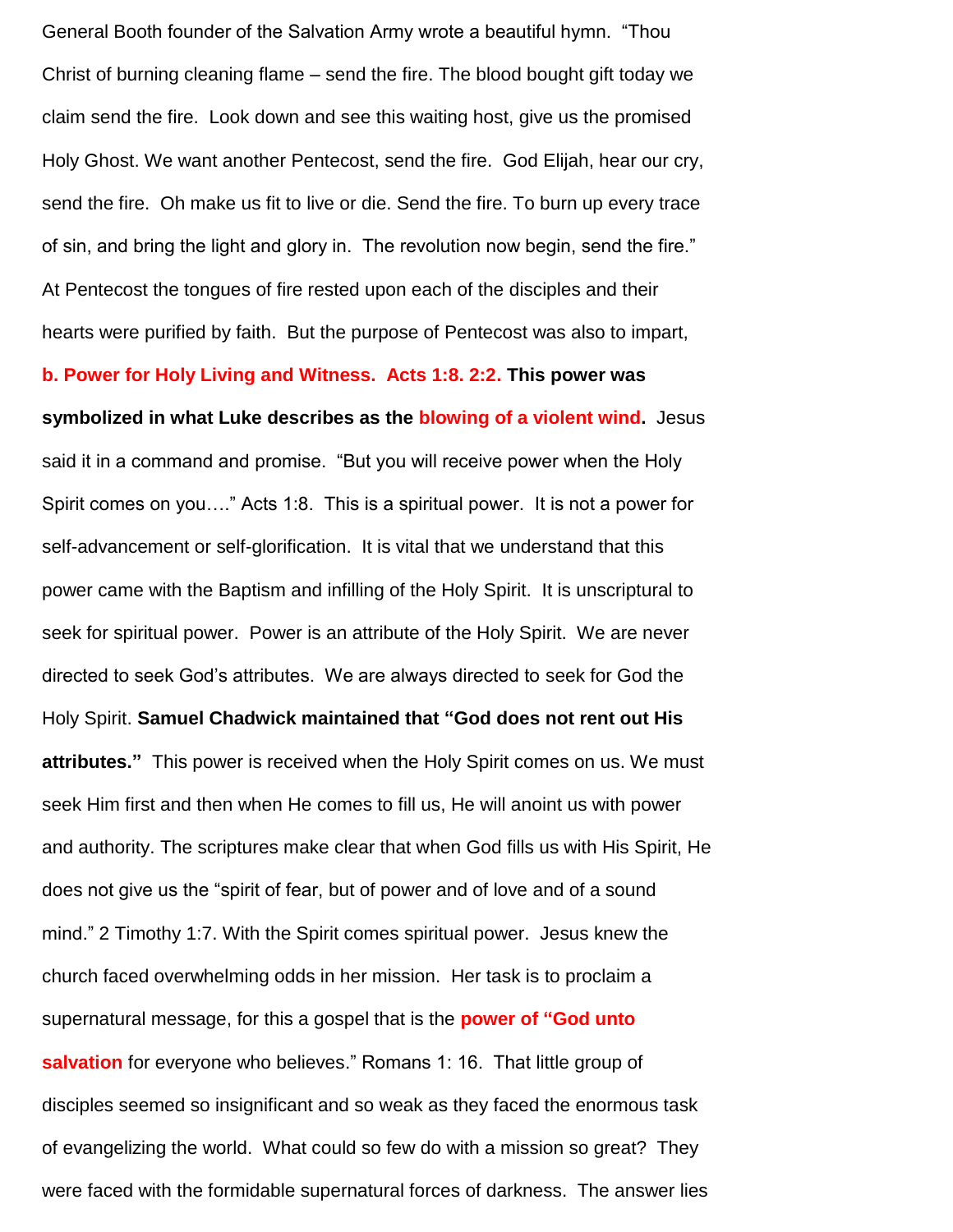in the power of God in the person of his Holy Spirit.

Nothing has changed since Pentecost, but when the world is at its worst the church should be at its best, and the church is at its best when she is anointed and filled with the Spirit of God. When the devil makes his boldest and fiercest attacks, the church needs the will and the power of God to counterattack and overcome him. And she certainly can, for Jesus said "I will build my church and the gates of Hades will not overcome it." Matthew 16:18. This is not conjecture or theory, this is the promise of the Jesus Christ who is the head of the church. The Holy Spirit came at Pentecost to ensure the victory of the church. Rev. A. C. Dixon wrote that "When we rely on organization, we get what organization can do. When we rely on education, we get what education can do. When we rely on eloquence, we get what eloquence can do. When we rely on the Holy Spirit, we get what God can do" and there is no limit to what God can do. The work of the church is supernatural, and it cannot be done in the strength and power of the natural. One commented that "if the Holy Spirit were taken out of the church today 90% of what she is doing would continue without interruption." That is a serious indictment, and if it be true, it is a profound tragedy, because this means that she is fixing her faith in her own ingenuity, effort and wisdom. She becomes muscle bound by ecclesiastical machinery, pursuing and putting her trust in every new fad of church growth programs to the neglect of the Holy Spirit. God does not anoint and empower machinery. Samuel Chadwick wrote that "The Holy Ghost is no more needed to run bazaars, social clubs, institutions, and picnics, than He is to run a circus. These may necessary adjuncts of the modern Church, but it is not for power to run these things that we need tarry…………….The Church that is man-managed instead of God-governed is doomed to failure………The Church that multiplies committees and neglects prayer maybe fussy, noisy, enterprising, but it labors in vain and spends its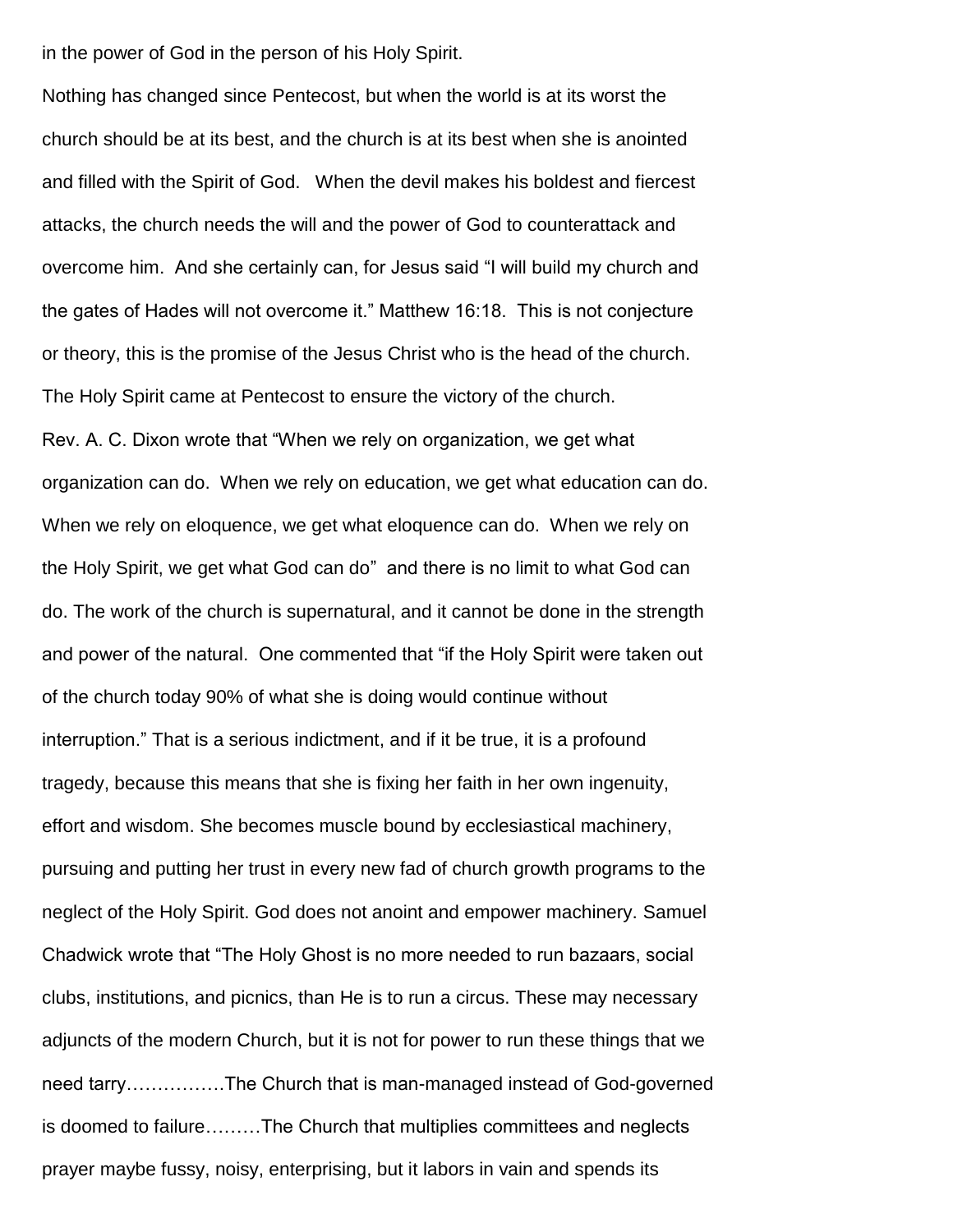strength for naught. It is possible to excel in mechanics and fail in dynamic. There is a superabundance of machinery; what is wanting is power. To run an organization needs no God. Man can supply the energy, enterprise and enthusiasm for things human. The real work of the Church depends on the power of the Spirit." (the Way to Pentecost – Samuel Chadwick) When the Holy Spirit comes upon His church with power and authority, there is no power in hell and no force on earth that can withstand a Spirit-filled, Spirit anointed church. We need to be constantly be reminded that the church will never overcome the forces of darkness and win the world for Christ with the arm of flesh and the wisdom of this world. The weapons of this warfare are not of the flesh. Paul said, "For though we live in the world, we do not wage war as the world does. The weapons we fight with are not the weapons of the world. On the contrary, they have divine power to demolish strongholds." 2 Corinthians 10: 4-5. The Word of God makes quite clear that it is "not by might, nor by power but by my Spirit says the Lord." Zechariah 4:6. We are reminded that "He that is in us is greater than he that is the world." 1 John 4:4. Spiritual power is given to us in the person of the Holy Spirit. You cannot have this power without Him.

One has written that "We can best appraise Peter in the glow of three fires: Peter by the fire consorting with the enemies of Christ; Peter under fire, being accused by a girl to be a follower of the his Lord and disowning and denying his Lord; and Peter on fire, preaching with such power that three thousand souls were drawn into God"s Kingdom." That same Peter who denied his Lord three times, filled with the Spirit of God, boldly declared the word of God to the crowd who wondered what was going on. "He told them clearly "this is that which was spoken by the prophet Joel." Joel 2:28-32.

Whatever you may believe about Pentecost you cannot explain on the human level the incredible transformation that took place in the lives of the Apostles on that day, for the atmosphere was charged with spiritual power and supernatural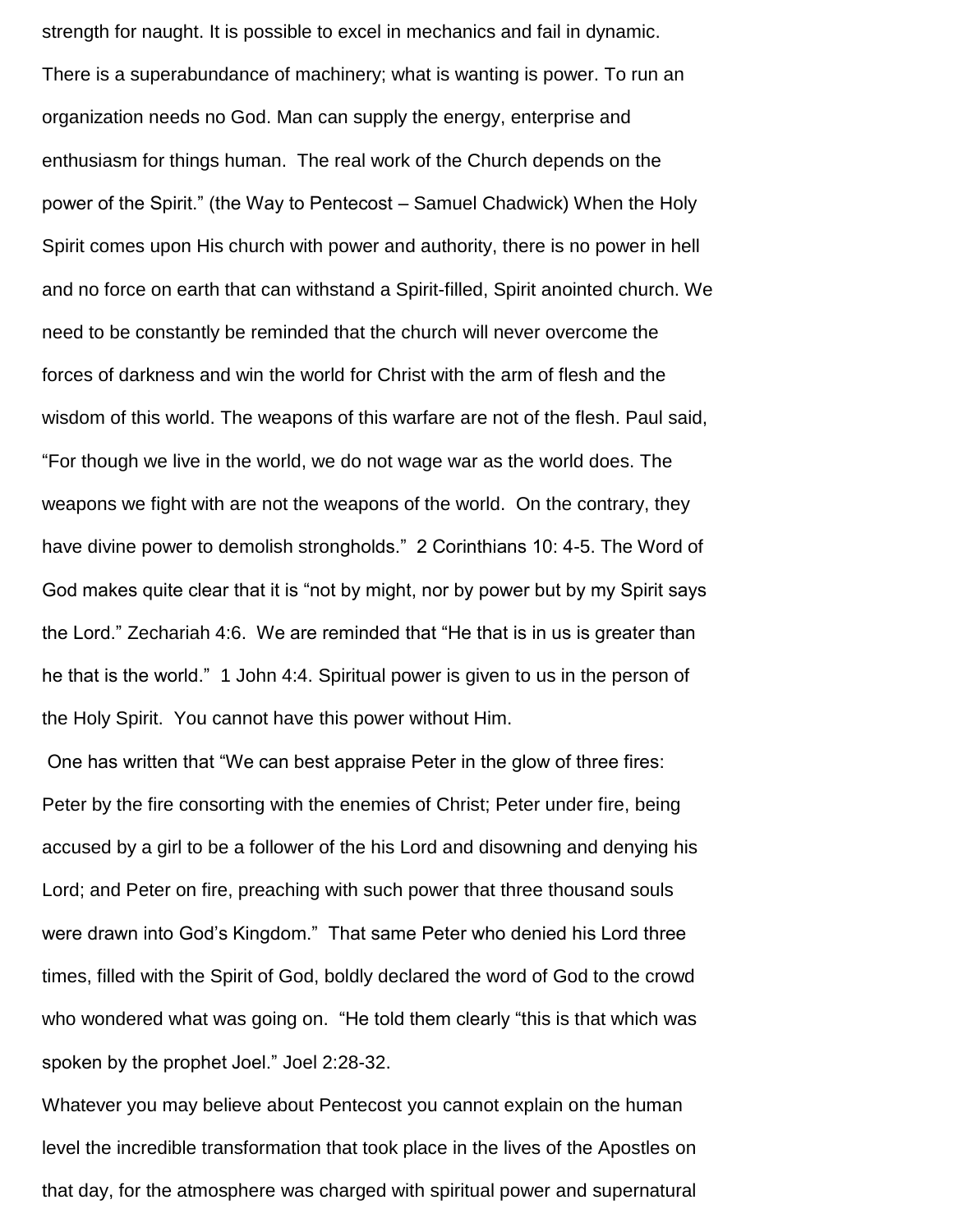authority. The gift of the Spirit is the gift of power for effective witnessing, holiness of life and anointed service. Purity and power embody the purpose of the Pentecostal event. Finally note,

## **3. THE SPECIAL PRIVILEGES GIVEN BY THE HOLY SPIRIT AT PENTECOST. Acts 1:8, 2:4.**

**The question arises is "What ought Pentecost mean to you and me?"** We must go back to the amazing things that happened on that first Pentecost day in order to understand this. When we read the record in Acts chapter one and two, we must be careful to distinguish between the temporary extraordinary happenings, and the abiding lasting results flowing from them. In some church circles too much emphasis has been placed on the outward signs rather than the truth they symbolize. They have added phenomena to the infilling of the Spirit which have no basis in scripture, and bizarre things are taking place which are attributed to the working of the Holy Spirit, but they are clearly incompatible with who the Holy Spirit is. We must remind ourselves that if they do not glorify the Lord Jesus Christ they are suspect, because He said that when the Holy Spirit comes "He will glorify me."(K.J.V.) So often new revelations and signs have been made more important than the Holy Spirit and what He really does for us and in us. Unless there is a significant transformation in our lives and attitudes that takes place when the Spirit of God fills us, then all these other things are empty, futile and meaningless. God gives to us special privileges when He gives us His Holy Spirit. If you study the second chapter of Acts you will discover that He gives

**a.A Dynamic Fullness. Acts 2:4. "**They were all filled with the Holy Spirit" What greater privilege is there than that? They were all filled with God's Holy Presence. What does the expression mean "Filled with the Spirit?" When its full impact dawns on us, it becomes an staggering and breathtaking fact that frail, weak unworthy people such as you and I should be filled with the Holy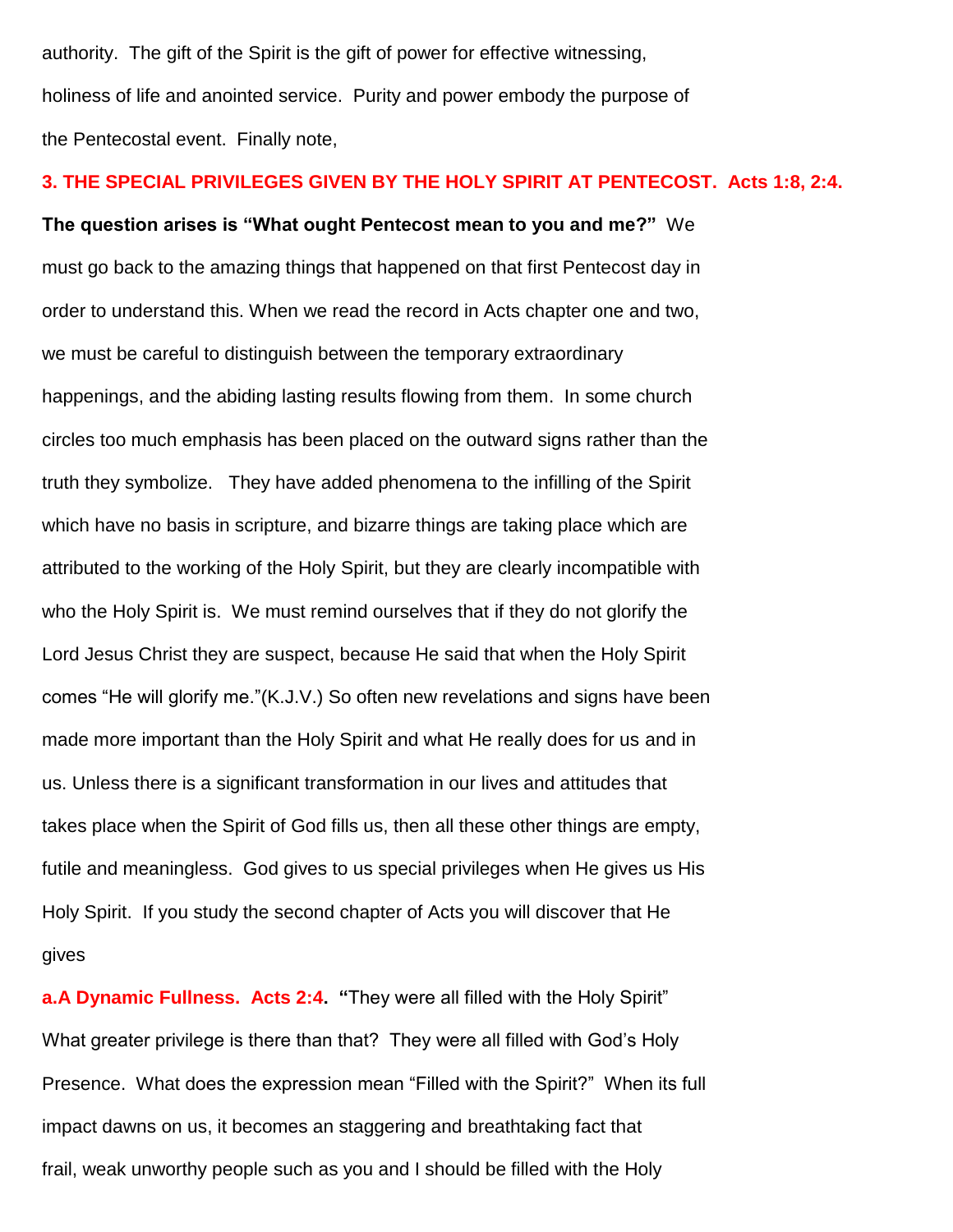Spirit of God. The amplified version of the statement has it "They were diffused through their souls with the Holy Spirit." John the Baptist announced that Jesus "would baptize you with the Holy Spirit and with fire." Just before He ascended into heaven, Jesus repeated the promise in Acts 1:5, "you shall be baptized with the Holy Spirit." The tongues of fire came upon the disciples and they experienced the cleansing, purifying and energizing power of God. The Spirit of Truth comes to sweep away all sin, pretence, hypocrisy and false profession and make believe religion, to make men and women pure, sincere and truthful. This is what Charles Wesley meant when he wrote the words of the wonderful hymn, **"Refining fire go through my heart, illuminate my soul, scatter thy life through every part and sanctify the whole."** On the Day of Pentecost the disciples were all filled with the Holy Spirit. In that moment they knew a dynamic fullness. This is a privilege in deed! But there is something else, for when God

fills you with His Spirit the result will be,

**b. A Dynamic Witness. Acts 1:8, 2:4. Jesus said when the Spirit comes on you, you will be my witnesses.** Not witnesses of ourselves and our achievements or our spirituality. Note that "All of them were filled with the Holy Spirit" and they began to speak the message and the amazed cosmopolitan crowd said, "we hear them declaring the wonders of God in our own tongues." (see Acts 2:11 K.J.V.)The focus of their witness was the wonders of God or the message of the gospel. They were not simply witnesses, but dynamic witnesses. The Holy Spirit motivated them into action. They were inwardly driven by the power of the Spirit. D. L. Moody used to say, "If you have been born again of the Holy Spirit you will not have to serve the Lord, it will be the natural thing to do." Alfred Mulder said that "Jesus does not plead with us to be His witnesses. He does not command - He does not threaten. He simply states a promise – He gives assurance. "But you will receive power when the Holy Spirit comes on you and you will be my witnesses."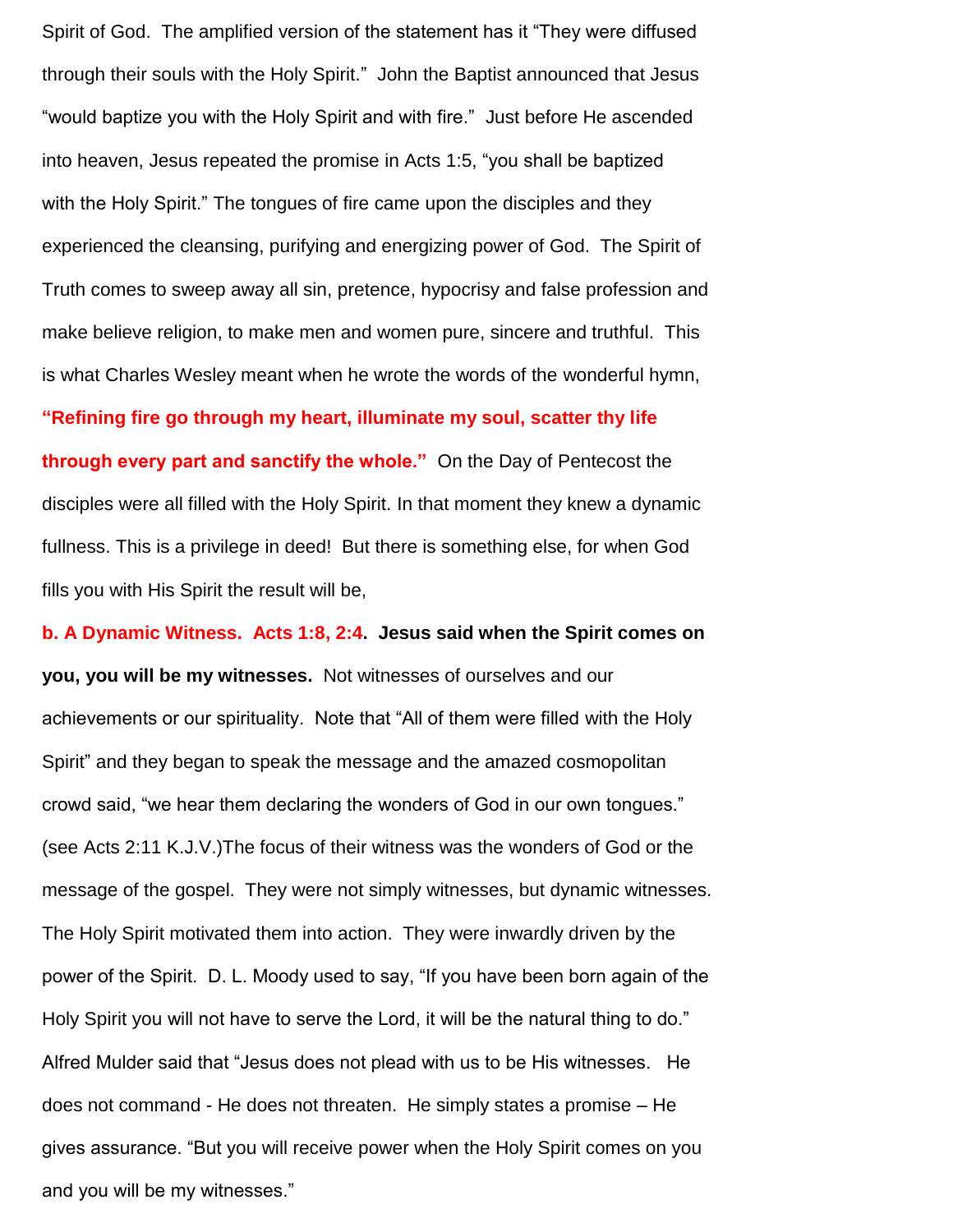There are two unshakable assurances emphasized in this promise.

"**You will receive power** and **you will be my witnesses."** The church does not get on the move by pushing harder, but by opening herself up more fully to the Holy Spirit's presence and power. The Holy Spirit becomes the prime motivator. In the contemporary church we are urged to be purpose driven. It seems to me that our priority should be to be Spirit driven. Our witness finds its power in the Holy Spirit. We cannot be effective witnesses until we are filled with the Spirit of God.

#### **Conclusion**

The question is " are you filled with the Holy Spirit?" Both Jesus and the early church began with open heavens and the descent of the Holy Spirit. The Holy Spirit descended on Jesus when John Baptized Him, and John Stott pointed out that "He entered His public ministry "full of the Holy Spirit. Led by the Spirit, in the power of the Spirit, and anointed by the Spirit" as you will find in Luke 3:21-22; 4:1,14,18. And the same Spirit came upon the disciples of Jesus to equip them for ministry and witness in the world. Acts 1 and 2. They were Spirit driven because without the Holy Spirit they would not succeed in driving back the forces of evil and build God"s Kingdom. Jack Taylor illustrates the ineffective efforts of the church without the power and presence of the Holy Spirit. He uses vivid metaphors and writes "to a large extent we are going around beating on trees with bare axe handles. At intervals, under suspicion that this is not getting the job done, we call for strategy conferences on how to make our axe handles more effective or how to improve our swing. We take a census of the trees, motivate wood choppers, declare that this is the day for felling forests, and with polished ax handles and persuasive personal, we embark toward the woods. But alas, though the noise of these workmen is great, the sound of falling trees is missing. There is movement without might, energy expended without effectiveness, much doing but little dynamic. There is, little to show after all is